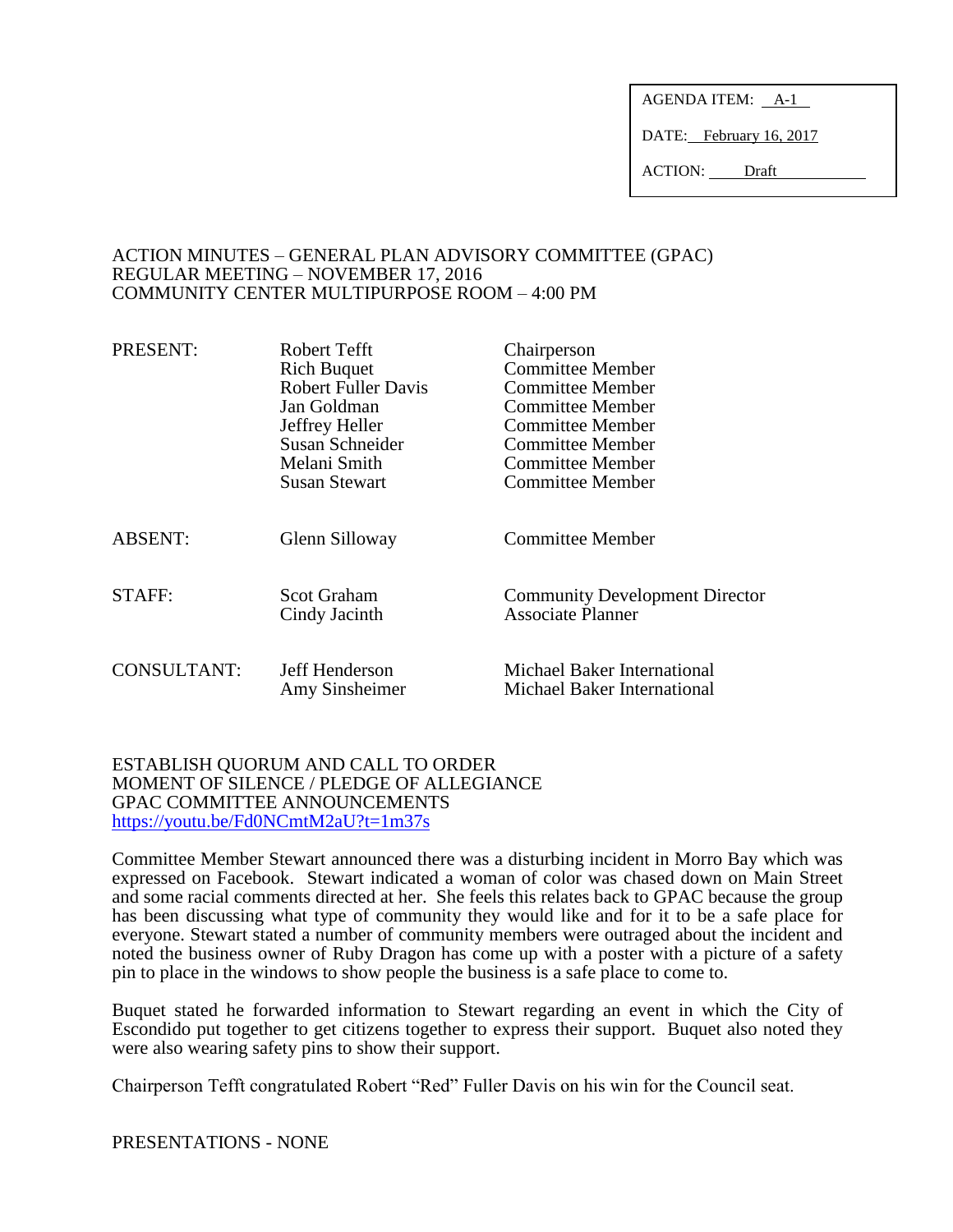#### ACTION MINUTES – GENERAL PLAN ADVISORY COMMITTEE (GPAC) REGULAR MEETING – NOVEMBER 17, 2016

## PUBLIC COMMENT PERIOD <https://youtu.be/Fd0NCmtM2aU?t=6m49s>

Rigmore, Morro Bay resident, stated she was saddened about the incident which happened on Main Street. Rigmore went on to state she would like to see less cars, no more parking lots, etc., and would like to keep Morro Bay natural. Rigmore spoke about the Embarcadero and how important it is to Morro Bay and suggested the area needs to have more eating places. Rigmore is concerned about the changes especially the industrial area on the land use map.

Toby Crocket, Morro Bay resident, stated she has brought the attention of the incident on Main Street to different City Departments. Crocket suggested some community training which would incorporate diversity.

Chairperson Tefft closed the Public Comment period. <https://youtu.be/Fd0NCmtM2aU?t=13m23s>

- A. CONSENT CALENDAR <https://youtu.be/Fd0NCmtM2aU?t=6m49s>
	- A-1 Approval of minutes from the GPAC meeting of September 15, 2016. **Staff Recommendation:** Approve minutes as submitted.
	- A-2 Approval of minutes from the GPAC meeting of September 29, 2016. **Staff Recommendation:** Approve minutes as submitted.
	- A-3 Approval of minutes from the GPAC meeting of October 20, 2016. **Staff Recommendation:** Approve minutes as submitted.

**MOTION:** Committee member Buquet moved to approve the Consent Calendar A-1, A-2 and A-3. Committee member Stewart seconded the motion passed (8-0). <https://youtu.be/Fd0NCmtM2aU?t=14m>

# B. UNFINISHED BUSINESS

B-1 Chevron property presentation – Materials to be distributed at the meeting. <https://youtu.be/Fd0NCmtM2aU?t=14m27s>

David Fitzgerald, Chevron representative, stated there was potential public use benefit and some development opportunities for this site and wanted to make sure the group was aware of the opportunities, and have them give their input and guidance on the issue.

Fitzgerald stated they have been working with a number of conservation groups to find out what would best fit the property for future productive use that matches the needs of the community. Fitzgerald discussed options for the sites.

Fitzgerald answered questions and concerns from the Committee.

# C. NEW BUSINESS

C-1 Michael Baker International Presentations – Power Point Presentation Attached